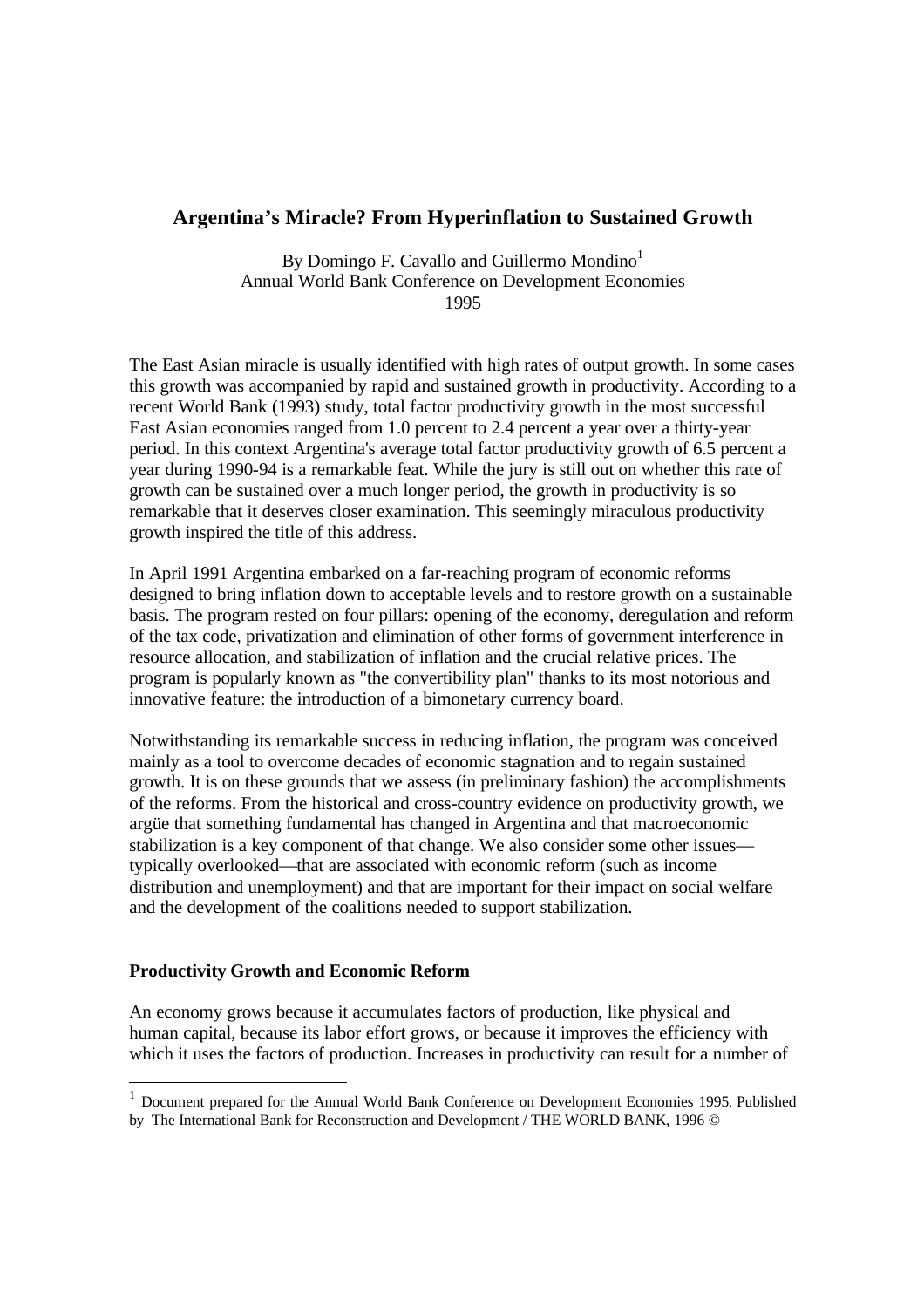reasons: a push or shift of the technological frontier, a gradual movement toward the frontier (international best practice), or a reallocation of resources to more efficient uses. In a developing nation any reform that affects the use of factors of production is also likely to alter productivity. For instance, when governments meddle in the allocation of resources through commercial or industrial policies, through changes in incentives (affecting relative prices) to certain types of capital accumulation, or through unstable macroeconomic policies, the rate at which factors are accumulated and the incentives to introduce technological innovations are bound to be affected.

For nearly six decades the Argentine economy experienced continuous deleterious government intervention. Early in the century Argentina's economy had been well integrated with international goods and asset markets, its relative prices reflecting international scarcities. Per capita income was high, economic growth was strong, and productivity growth was remarkable (figure 1). Then, from the 1930s to the early 1950s Argentina's global integration was severely set back by the Great Depression and World War II. As an adjustment mechanism, Argentina partially closed the economy, initiated some industrial policies, and began to reorganize its labor market. But once the external factors that had prompted these policies disappeared. Argentina never returned to openness, low levels of government intervention, and flexible markets. Instead, Argentina experienced a profound move toward import substitution, sectorally biased policies, interventions to affect other relative prices, and overall macroeconomic instability. The interventions and instability had a devastating effect on the efficiency of resource allocation.

Figure 1. Total Factor Productivity in Argentina, 1918-94 Four-year moving average (percentage change)



**Source**: Institute for Economic Research on Argentina and Latín América (IEERAL) data.

Consider the rates of total factor productivity growth for selected periods (table I).<sup>2</sup> Productivity increased at an average annual rate of 2.3 percent for 1915-30,1.7 percent for

 $\frac{1}{2}$ Note: Our estimates of total factor productivity are calculated using Argentine capital, labor, and human capital elasticities. The parameter estimates are remarkably close to the estimates for industrial countries reported in World Bank (1993).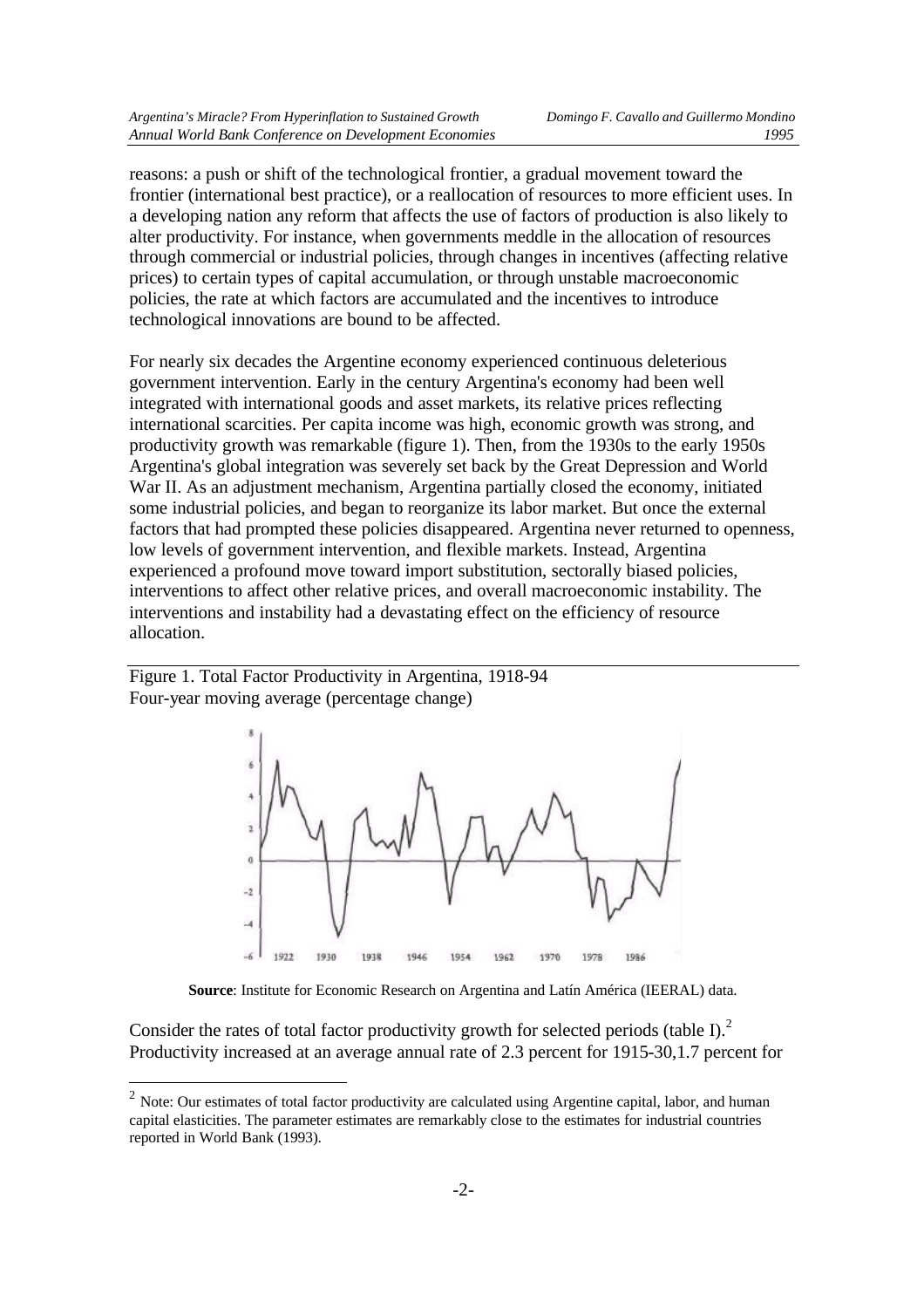1930-50, and 2.8 percent for 1960-74. The period from 1975 to 1990 is astonishing, however. Productivity growth plunged by a cumulative 34.3 percent—a loss in efficiency of 2.8 percent a year! This was a remarkable—and remarkably long-lasting—collapse in productivity. Capital accumulation grew by 168 percent between 1960 and 1990, yet output increased only 85 percent, indicating a very low marginal product of capital. Labor productivity, however, as measured by the ratio of GDP to employment, grew by 25 percent during that period. The difference in performance is clearly explained by the artificially low return on capital. It is difficult to imagine that any firm facing world market conditions would undertake a productive investment under those circumstances. Indeed, a large share of aggregate capital accumulation during the period was the product of government fixed capital formation.

## **Macroeconomic Stability and Growth**

Previous research has explained that the very low rate of return on Argentine capital, here identified by the large drop in productivity, was the result of increasing macroeconomic instability, the dramatic detachment from world market conditions, and the substantial drop in the (already low) efficiency of public sector operations. But what explains the recovery of productivity in the 1990s? Recent research shows that productivity growth (both total factor and labor productivity) is closely associated with the macroeconomic environment. For instance, Stanley Fischer (1993) finds that a stable macroeconomic environment is conducive to sustained growth. In particular, the evidence amassed in his and other papers shows that high inflation, large budget deficits, and exchange rate mismanagement all impede growth.

| Period  | Cumulative<br>rate | Avera g e<br>annual rate |
|---------|--------------------|--------------------------|
|         |                    |                          |
| 1915-30 | 40.0               | 2.3                      |
| 1930-50 | 40.6               | 1.7                      |
| 1960-74 | 46.4               | 2.8                      |
| 1975-90 | $-34.3$            | $-2.8$                   |
| 1990-94 | 28.9               | 6.5                      |

Table 1. Total factor Productivity, 1915-94

 $\overline{a}$ 

**Source**: Institute for Economic Research on Argentina and Latín América (IERAL) data.

To check how important the removal of these impediments is in explaining Argentina's growth performance in the 1990s, we simulated the regressions reported in Fischer's study, using the average inflation rate, the budget deficit (in fact a surplus), the foreign exchange black market premium (none), and the variability of inflation for 1991-94. The regression predicted total factor productivity growth of 2.1 percent a year, well below the observed rates. One reason for the discrepancy is that Fischer's estimates are for a country closer to steady state rather than one in the process of reform. Yet the results suggest that something beyond his measure of macroeconomic stability was operational.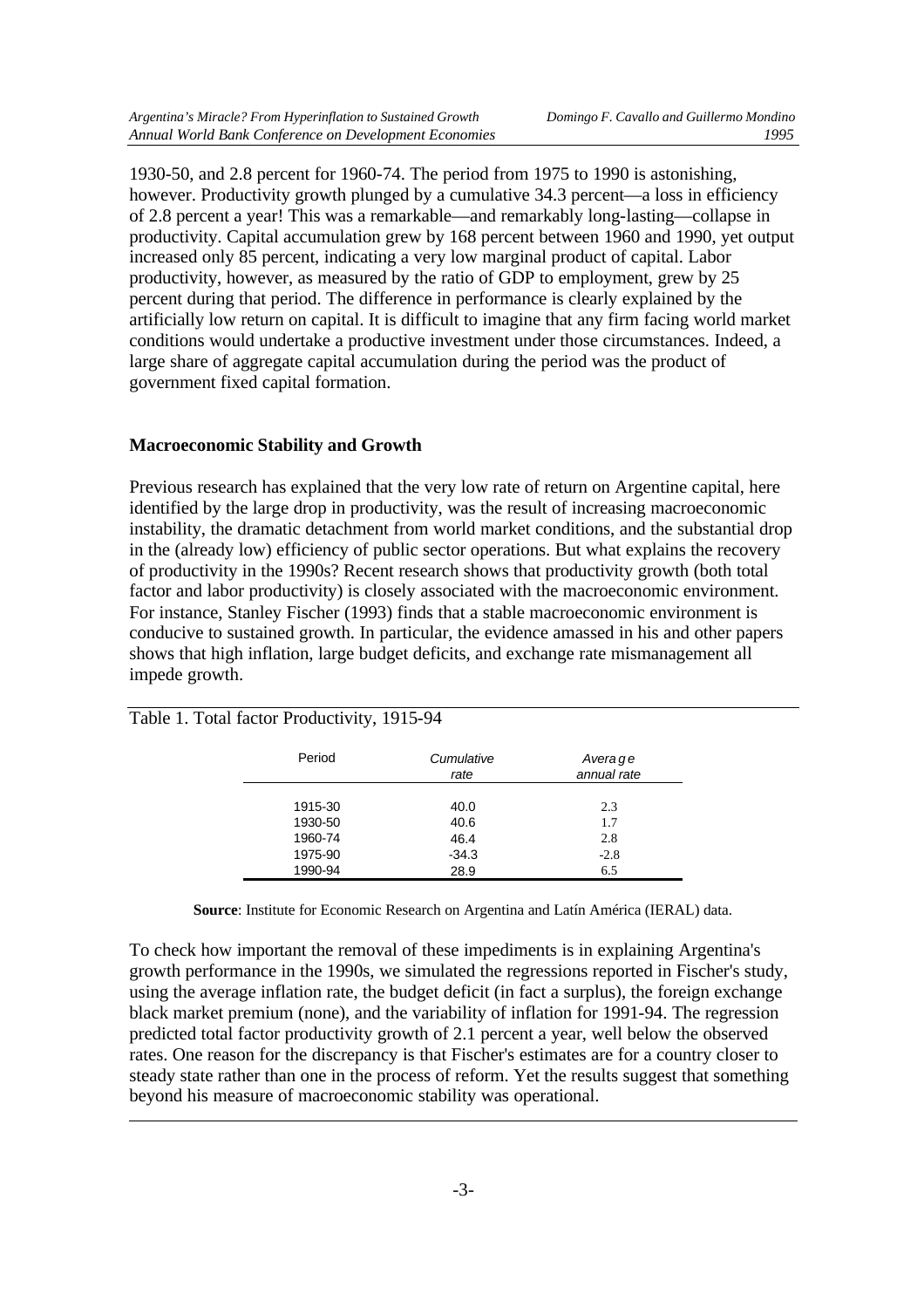Perhaps Fischer's results do not fully capture the impact of macroeconomic volatility on growth. For instance, one of the most damaging effects of inflation in Argentina was its variability, often associated with repeated government efforts to stabilize the economy using a variety of mechanisms. This series of stabilization attempts, each followed by policy collapse, has had deleterious effects on the level and efficiency of investment and the allocation of resources.

The same argument could be made about the effects of volatility in output and demand (particularly for a relatively closed economy). Ramey and Ramey (1994) present empirical evidence supporting the view that volatility of output is detrimental to growth. Theoretically, there are several mechanisms through which volatility in relative prices (both atemporal and intertemporal) and output could hinder growth. One mechanism is of particular interest for Argentina. When a country precommits to a choice of technology, an increase in volatility leads to lower average output and, through any of the typical endogenous growth mechanisms, the rate of output growth (Ramey and Ramey 1991). The example of technology precommitment we have in mind in Argentina is the inflexibility of labor markets. When it is very costly to hire and fire workers, adjusting the level of production can also be very costly. An economy with a sclerotic labor market is bound to have high average costs of production or low average GNP. There are other arguments that emphasize the increased chance of survival of inefficient firms when uncertainty about relative prices increases. In search-intensive markets with inflation, volatility may increase the market power of firms, allowing those with relatively high costs of production to survive at the expense of the relatively efficient ones. Once again, the link between low productivity and relative price variability and inflation would be established (Tommasi 1994; De Gregorio and Sturzenegger 1994).

To evaluate the importance of this variability (and therefore unpredictability) in relative prices, inflation, and output, we performed a simple exercise. We ran cross country growth regressions to explain the rate of growth of labor productivity for fifty industrial and developing countries over the period 1960-87. The regressors were level of output per worker in 1960, investment-output ratio, high school enrollment, population growth, and the volatility of the unforecastable component of changes in output growth, real exchange rates, inflation, and the relative price of investment and consumption goods (the data are from Summers and Heston 1991, the IMF, and the World Bank). The unforecastable components were calculated after regressing each variable on itself and on the other three variables lagged one period. We decomposed the period (before and after 1973) to allow for the general change in exchange rate regimes that took place in 1973. While we held all the parameters to be the same across periods, we allowed the means and variances of variables to change from one period to the next. This technique allowed us to identify much more precisely the effects of volatility on growth.

Beyond the typical results for the importance of investment in physical and human capital, the results show that it is mainly the variability of real exchange rates and inflation that matters (table 2). We found the surprising result that while variability in the real exchange rate does substantial damage to productivity growth, unforecastable inflation is positively related to growth (though the level of inflation is very detrimental to growth).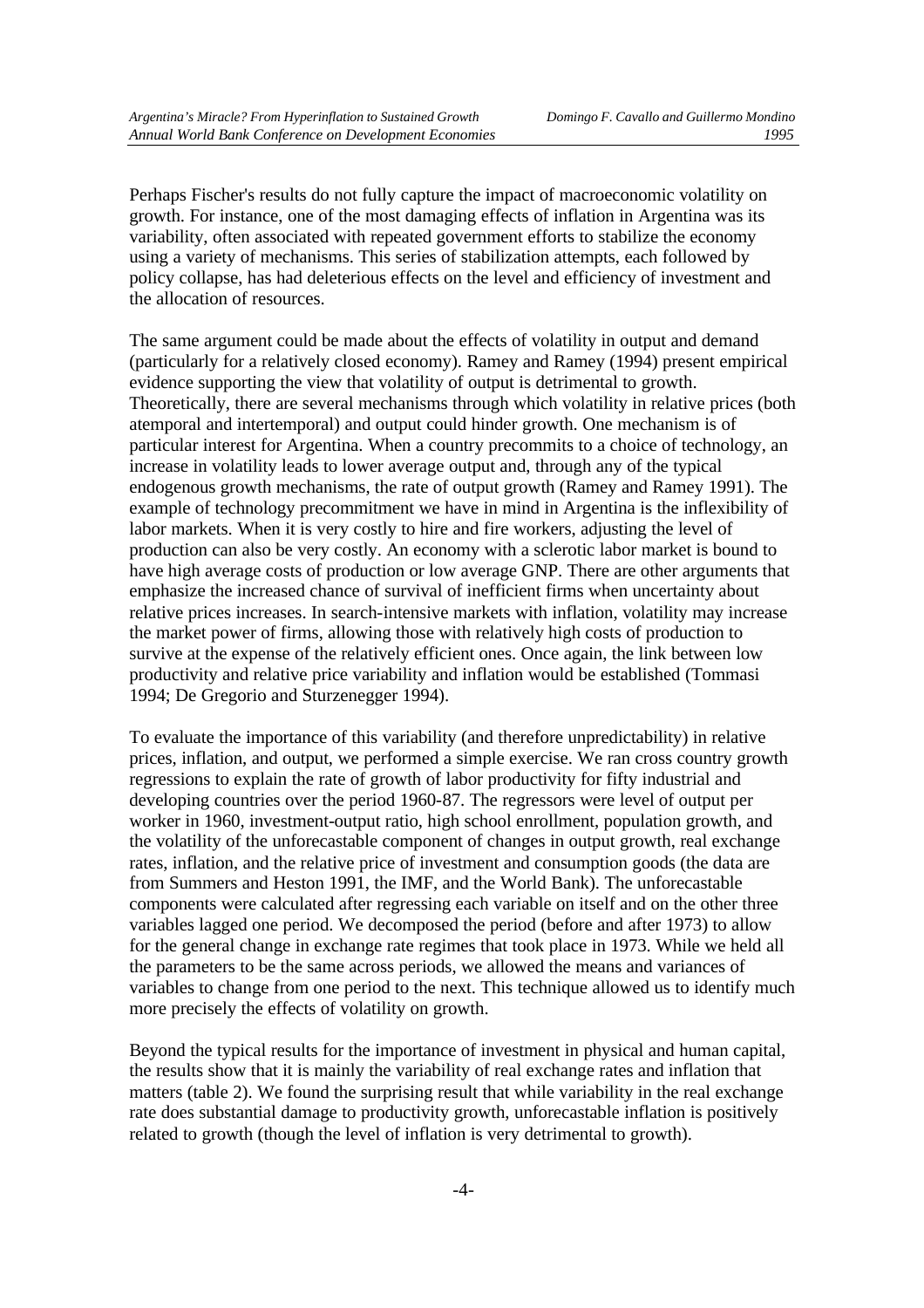Next, we simulated the effect of macroeconomic stabilization by plugging in the realized values of the variables for Argentina in 1991-94. The results, again, fall short of the observed growth in labor productivity. Taking into account the dramatic drop in the volatility of the exchange rate and inflation helps increase predicted labor productivity growth to an average 4.2 percent. Actual labor productivity growth was 6.3 percent (using Argentine national accounts data, not that of Summers and Heston).

| Independen!<br>variable        | Regression 1 | Regression 2 | Regression 3 |
|--------------------------------|--------------|--------------|--------------|
| $\mathbf Y$ base $\!{\rm a}$   | $-0.298$     | $-0.284$     | $-0.282$     |
|                                | $(-3.98)$    | $(-3.77)$    | $(-3.45)$    |
| High school enrollment*'       | 0.156        | 0.124        | 0.156        |
|                                | (1.72)       | (1.40)       | (1.82)       |
| Population growth              | $-0.316$     | $-0.122$     | $-0.244$     |
|                                | $(-1.27)$    | $(-0.45)$    | $(-0.76)$    |
| Investment <sup>b</sup>        | 0.65         | 0.611        | 0.577        |
|                                | (5.68)       | (5.64)       | (4.66)       |
| Output volatility <sup>c</sup> |              | $-1.217$     | $-1.511$     |
|                                |              | $(-0.72)$    | $(-0.88)$    |
| Realexchange rate              |              | $-1.939$     | $-2.013$     |
| volatility <sup>d</sup>        |              | $(-3.33)$    | $(-2.31)$    |
| Investment-consumption         |              |              | 0.003        |
| price volatility               |              |              | $(-0.72)$    |
| Inflation                      |              |              | $-0.2$       |
|                                |              |              | $(-1.77)$    |
| Inflation volatility           |              |              | 0.159        |
|                                |              |              | (1.65)       |
| R <sub>2</sub>                 | 0,42         | 0,5          | 0,48         |
| <b>SSR</b>                     | 5,98         | 5,05         | 4,85         |

#### Table 2. Cross-Country Growth Effects of Volatility for Fifty Countries, 1960-87

Note; Numbers in parentheses are t-statisrics; they are heteroscedasticity consistent through a White correction.

a. Level of output per worker in 1960 and 1973.

b. Average for 1960-73 and 1973-87.

c. The unforecastable component of output growth.

d. Changes in real exchange rates.

Source: Authors' calculations based on data from Summers and Heston 1991; IMF; and Worid Bank.

#### **Alignment of Relative Prices**

These exercises illustrate that although macroeconomic stabilization was an important determinant of growth, other factors must have been operating to produce the healthy recent growth rate in total factor productivity. These factors probably include privatization, deregulation, the opening of the economy, and the substantial drop in the relative price of capital goods.

The literature on economic development has always emphasized the importance of having relative prices aligned with those of the rest of the world. The argument was typically used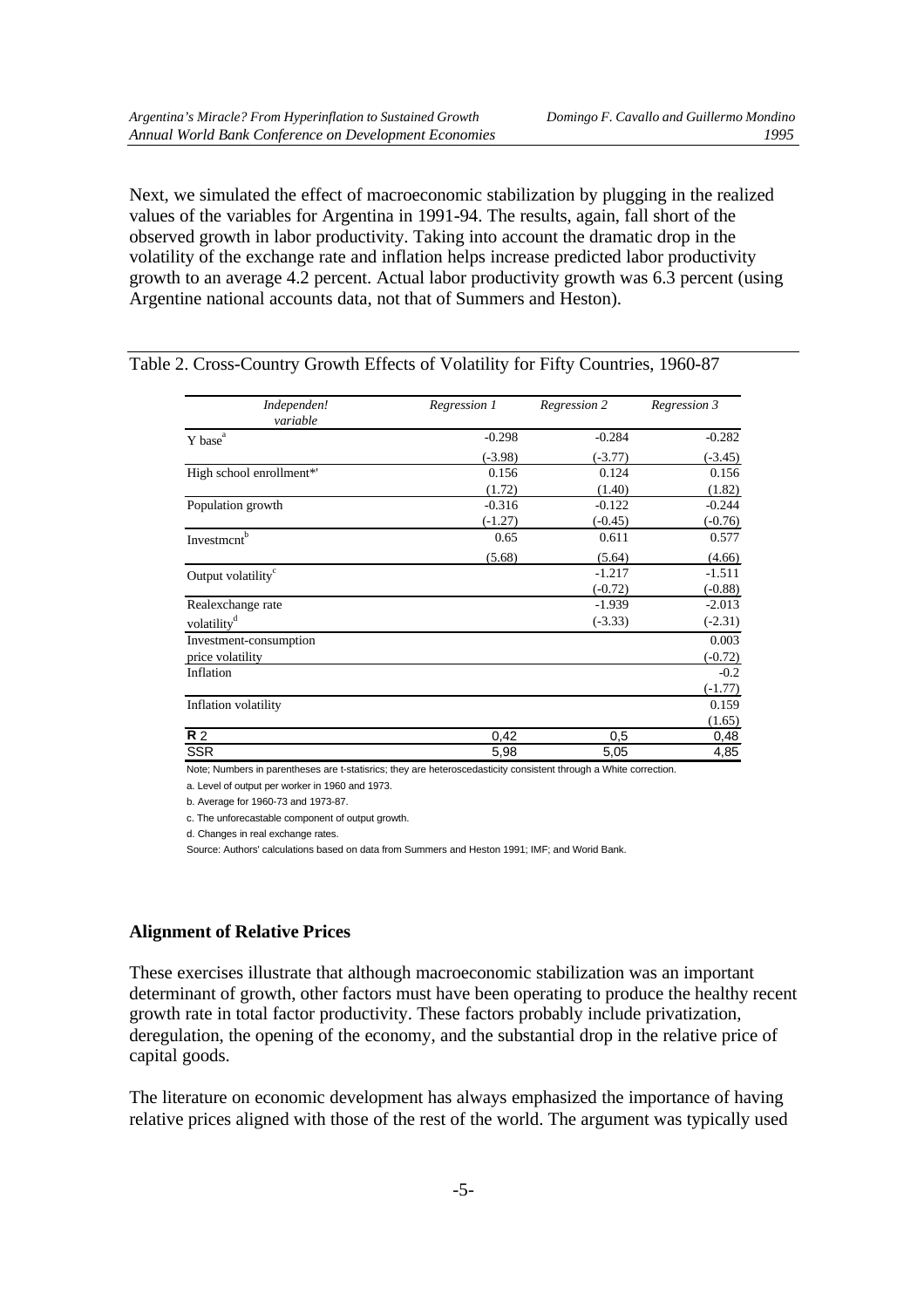to point out that substantial static efficiency gains could be achieved through this mechanism. Recently, however, some researchers have gone further to argue that investments in machinery have large growth externalities and should be encouraged (DeLong and Summers 1990; Lee 1994). Since machinery investments in developing countries typically have large imported components, this argument calls for more favorable tariff treatment of capital goods than consumption goods.

There have been large swings in the prices of machinery and other capital goods in Argentina. The relative price of capital goods was very low before the 1930s and then started to rise during the Great Depression (figure 2). Indeed, Diaz Alejandro (1975) and Cavallo and Mundlak (1989) point out that the high price of capital goods helped explain the poor growth performance for the postwar period. The relative price of capital goods remained high until 1985, when a downward trend began. Since 1991 a concerted effort has been made to bring capital goods in line with world prices. The administration has gone a step further and introduced tax incentives to encourage the accumulation of the machinery and equipment shown by international evidence to have large growth externalities. This treatment of capital goods applies across the board, to avoid favoring certain sectors (though the policy is not entirely neutral since it favors capital-intensive industries).

# **Trade Reform, Privatization, and Deregulation**

Argentina drastically reduced trade barriers, eliminating all quotas, taxes, and nontariff barriers and reducing tariffs and the spreads between them. Argentina's structure of protection now consists of three levels of tariffs, except in a few targeted sectors like the automobile industry textiles, and paper.

On the export side Argentina eliminated all export taxes and most regulatory institutions. It perfected a mechanism (consistent with the rules of the General Agreement on Tariffs and Trade) to reimburse firms for all indirect taxes incurred in production. To equilibrate the incentives of firms in tradable sectors, exports are subsidized at rates similar to the rate of taxes levied on imports in the sector. Since some protection was viewed as unavoidable during the transition, relative prices between domestic and foreign markets were equalized, so that firms would have the proper incentives to export. Research suggests that exports produce positive growth externalities, and therefore this policy was considered an important building block of the program. The reforms liberalizing trade have operated effectively. Exports grew by 20 percent in 1994 and by nearly 45 percent in the first quarter of 1995, following on three years of relative stagnation (a cumulative growth rate of 6.2 per- cent from 199 Ito 1993).

Perhaps the most dramatic trade reform, however, involves the Mercosur agreement for the creation of a customs union with Brazil, Paraguay, and Uruguay. There are several reasons why Mercosur was actively pursued. First, it expanded the market for Argentine exports. Second, it introduced an important dose of commitment to liberal trade, since any change in tariffs now requires the approval of the other three parties. Third, it created a mechanism for disciplining the countries on their macroeconomic policies, since instability would be severely punished by neighboring countries and capital relocation. There are, however,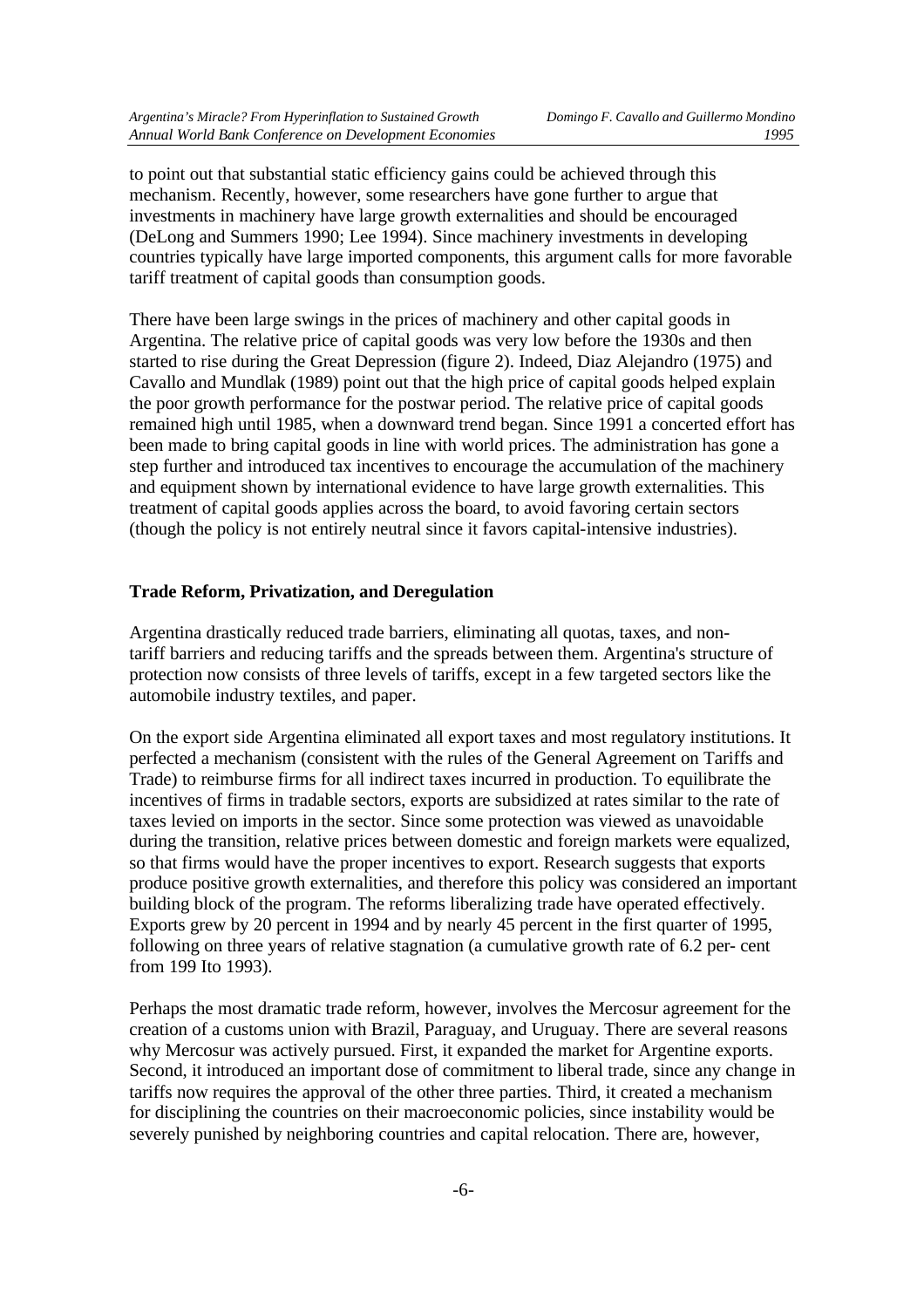several problems with the agreement that must be worked out over the next few years, concerning rules of origin, dispute settlement mechanisms, tax subsidies and other fiscal asymmetries, and the common external tariff.

Privatizations have given productivity growth a large boost as well. After decades of inefficient investment, deteriorating service provision, and rampant corruption, government-owned corporations were a major stumbling block for the private sector. privatization was not only fiscally beneficial, since it allowed the government to settle several debts that were fast accumulating, but also productivity enhancing. Investment by privatized firms is very high, accounting for about half of total investment according to some private estimates. Argentina has privatized firms and activities in all areas, from telecommunications and airlines to oil and petrochemicals, water, and sewers. Government business activity has been severely curtailed and will probably be completely eliminated by the end of 1995.

Figure 2. Relative Prices of Capital Goods in Argentina, 1918-94 Four-year moving average (ratio to GDP)



Hornee: Institute tor Economic Research on Argentina and Latín América (IEERAL) data.

It is this combination of trade reform, privatization and deregulation, and macroeconomic stabilization that lies behind the historically and internationally high rate of productivity growth in Argentina.

## **The Inflation Stabilization Program**

Inflation stabilization programs are typically either money- or exchange rate-based programs. Argentina opted for what is an uncommon combination of the two. The program is not a standard, 100 percent reserves currency board. The convertibility reform introduced a currency that must compete in the market against other currencies.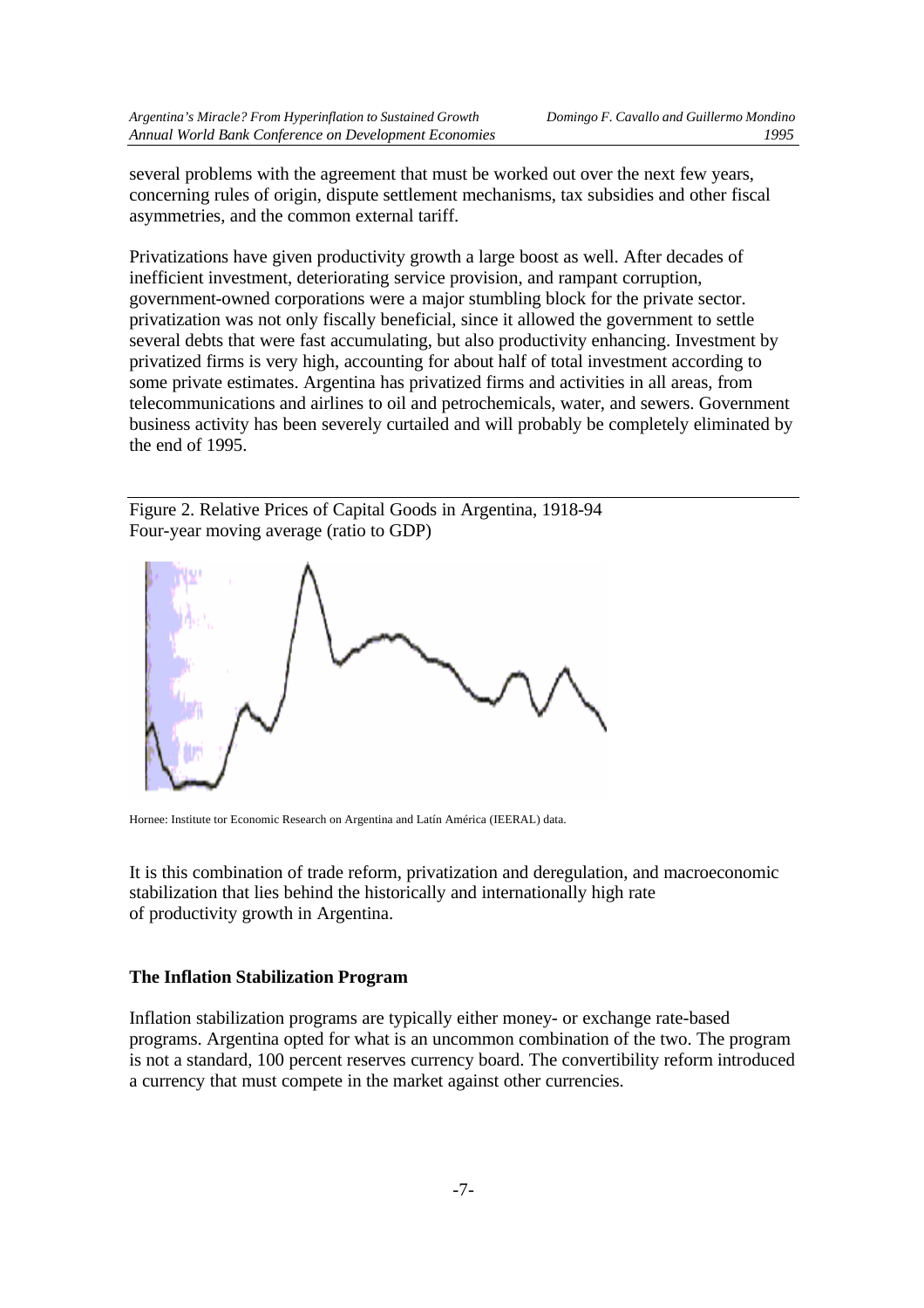The idea behind convertibility is theoretically simple and draws on Milton Friedman's concept of the optimal quantity of money. Friedman understood that a monopolist would never set price to equal marginal cost. Rather, with complete disregard for consumer surplus, the monopolist would extract the maximum potential rent. Since money has (basically) zero marginal cost of production, the money monopolist would drive the price to the point where marginal revenue is zero, or the point of maximum segniorage collection along the Laffer curve. If it were possible to implement a competitive mechanism for issuing money, the price would quickly be forced down to equal marginal cost. Since the price of holding money is the forgone nominal interest earnings, the optimal quantity of money would be reached at the point where inflation was equal to minus the real rate of interest.

The convertibility program had exactly that feature in mind. It allowed for two (or more) currencies to compete against each other in the domestic market. When the program was introduced, many transactions were being carried out in dollars. Rather than forbid their use (doing so had proved futile in the past), the program made all contracts legal and fully enforceable in Argentina, whatever currency they were written in. This freedom to choose the currency to be used in any transaction has dramatic implications. In effect, the government has relinquished its monopoly power over money. Convertibility forces the peso, if it is to be used and held at all, to be price competitive with other currencies of reference. In particular, since the U.S. dollar was in widespread use, it forced the peso to compete against the dollar. In practice, people can purchase anything, anywhere, and at any time in dollars (supermarket purchases, restaurant meals, shoe shines, taxi rides). The market has also chosen to denominate most long-term contracts (particularly loans and rents) in dollars to eliminate any remaining uncertainty.

The second important feature of convertibility, and perhaps the most widely understood, is that the central bank is required by law to hold enough foreign currency or marketable (and liquid) assets denominated in dollars to fully back its monetary liabilities. In other words, every peso that makes up the monetary base has a counterpart dollar resting in the vaults of the central bank. In order to print pesos, the central bank must buy an equal amount of dollars. It is impossible to debase the currency. If the domestic financial market required more liquidity, it would have to provide the central bank with dollars. The only scope left for a marginally independent monetary policy is to conduct open market operations in dollar-denominated securities. Even these are restricted by law to no more than 20 percent of the base; in fact, they represent a smaller proportion of the base. monetary policy is, then, for any meaningful economic time span, completely subordinated to U.S. monetary policy.

Finally, and perhaps trivially, the rate at which the peso exchanges freely against the dollar has been set at one to one. While this property is inconsequential from an economic perspective, it simplifies calculations, has restored credibility, and provides a clear yardstick for price setting. Argentina does not really have an exchange rate. It has only an accounting rate that allows easy conversion between pesos and dollars. This accounting rate has been set by law, and the government is forced to abide by it.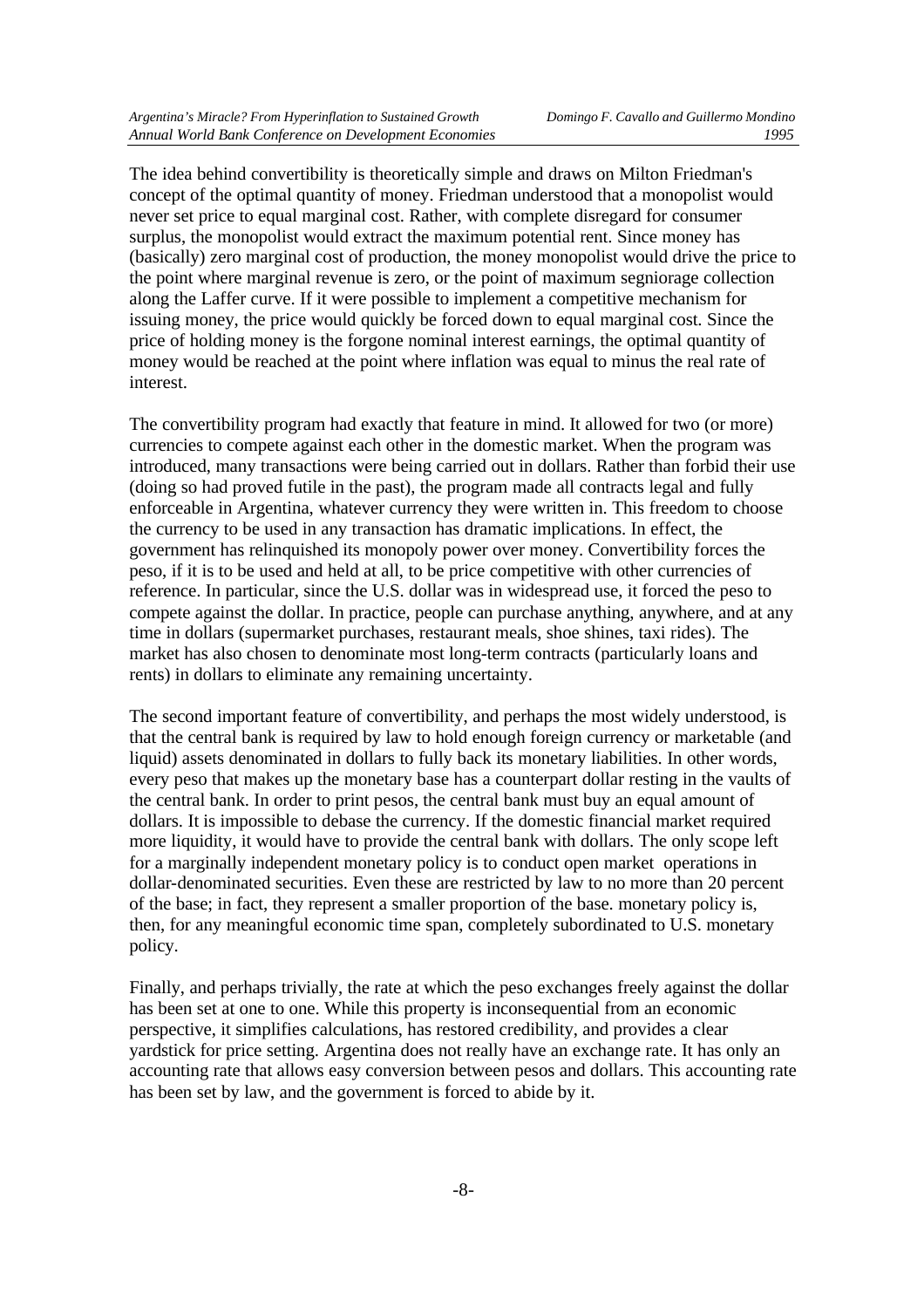What most clearly sets the convertibility program apart from other fixed exchange rate stabilization programs is the management of international reserves. In a fixed-rate regime the amount of foreign currency reserves at the central bank indicates the potential sustainability of the plan. The smaller the amount, the more difficult it becomes for the central bank to sustain a fixed parity. But this is not true of the convertibility program. Because for every peso that circulates there must be a dollar waiting at the central bank, the foreign currencies at the central bank are not "reserves" in that they cannot be freely used by the bank. For instance, they cannot be used to cancel foreign debt. The truth is that the reserves are the property of the peso holders. Therefore, when central bank statistics show that reserves are decreasing, they are only showing that people prefer currencies other than the peso for their transactions. In an extreme scenario, economic agents could completely substitute away from pesos and carry out all their transactions in dollars. In this sense, the movements of international reserves or the change in the composition of deposits according to the currency of denomination) are only the reflection of a continuous currency reform engineered by the private sector. Whether the economy becomes dollarized or not is the choice of private citizens.

Convertibility was remarkably successful in bringing down inflation. Inflation dropped from 30 percent a month in March 1991 to an average of 0.4 percent a month during 1994. This success, plus the elimination of spurious variability in relative prices and, lately, the weathering of the "Tequila" storm, makes it attractive as a potential new variant for the well-developed toolbox of stabilizers. Yet two aspects must be borne in mind when such a program is considered. First and foremost, fiscal discipline is the backbone. Inflacion stabilization is impossible without it. Second, the bimonetarism of the economy is important, since that is the strongest disciplinary check on the government. Any attempt to break convertibility would be punished with the sudden elimination of domestic currency demand.

# **The Social Costs of Reforms**

Argentina is one of the few countries that attempted drastic reform under a fully functioning democracy. That adds a new dimension to the social costs since political support for the program must be preserved. The convertibility program was not a costless reform. The costs must be clearly analyzed to avoid drawing the wrong policy conclusions.

## **Employment and Labor Markets**

The first element that stabilizers worry about when considering the costs of their policies is employment loss. Argentina's unemployment rate rose substantially under the stabilization program, from 6.3 percent in 1990 to 12.2 percent in 1994. But the unemployment rate does not reflect a drop in total employment. Rather, it mirrors the large increase in the labor force participation rate. In fact, total urban employment grew by about 515,000 new workers between 1990 and 1994 while the total urban labor supply increased by 1,290,000 people. Whether the increase is due to a reversal of the "discouraged worker" effect or the response to higher potential earnings is still an open issue. Some estimates put the real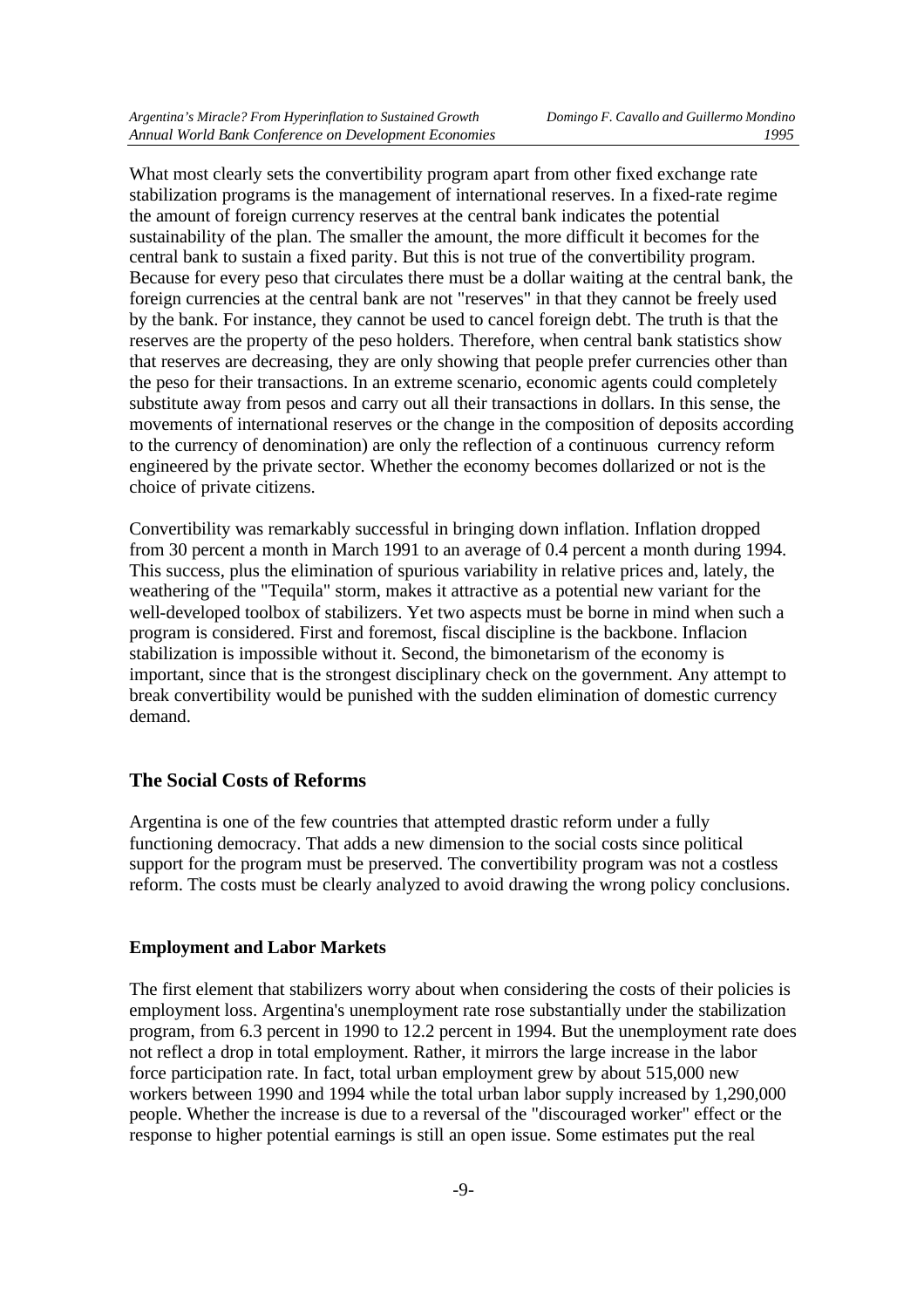wage increase (in levels) at close to 30 percent, while others show almost no change. Any tests based on these statistics are bound to be tremendously data dependent. Not only has the rate of unemployment increased substantially in the last few years, but the average duration of a spell of unemployment has gone up as well (approximated by the ratio of the stock of the unemployed to the inflow of unemployed, which encompasses those who claim to have been searching for work for less than a week). The average duration of unemployment for an unemployed worker in Buenos Aires is now 32.2 weeks, up from 21.7 weeks in October 1989 and 12.9 weeks in 1991. This increase in duration, together with the increase in labor supply (and they are not independent), generates a problem that a reformist government must address. The rapid growth in output and the high levels of capacity utilization are, however, clear indications that pumping up aggregate demand is not the solution.

A better diagnosis of the trends in the labor market is possible after considering the breakdown of unemployment and its duration. The unemployment rate is heavily concentrated among the young (males), the older worker (over 50), and the unskilled (the fraction of the unemployed who have not finished high school is 34 percent higher than that of the labor force as a whole). The largest increases in the duration of unemployment have been among the unskilled (83.9 percent). Increases m duration have also been greater for women (240 percent) than for men (100 per-cent), and for workers with previous experience (177 percent increase) than for inexperienced workers (4 percent increase, though the duration of unemployment is still longer than for experienced workers). The trends in the labor market are indicative of a workforce that has difficulty reallocating itself between sectors and Jobs, because of a mismatch between old skills and new requirements. These trends also suggest a heavily regulated labor market that works against price flexibility and rapid job creation and worker reallocation.

Simultaneously with these trends in employment, the labor market shows a narrowing of the differential in income between skilled and unskilled workers. In October 1989 the hourly compensation for skilled workers was 2.3 times that of unskilled workers. By 1994 the ratio had fallen to 1.76. While the data show a substantial increase in hourly incomes for both groups between 1989 and 1991, the earnings of skilled workers have dropped in absolute values since then, while those of the unskilled have remained flat. As with unemployment and its duration, the market once again seems to be reflecting greater flexibility for those with education than for those without it. To ease the pain of transition, labor markets need to be deregulated to allow for greater mobility among workers.

## **Income Distribution and Poverty**

A related aspect, though typically addressed in a different setting, is the behavior of income distribution. In Argentina income distribution has improved since the beginning of economic reforms and stabilization. The Gini coefficient for the distribution of income in Buenos Aires (close to the country average) has shown a steady decline since 1989, with a 10.7 percent drop in the first two years and a 2.8 percent fall in the next two. Not only did Gini coefficients improve. The share of the population below the poverty line went from an alarming 47.4 percent in October 1989 to a still worrisome but much improved 19 percent.